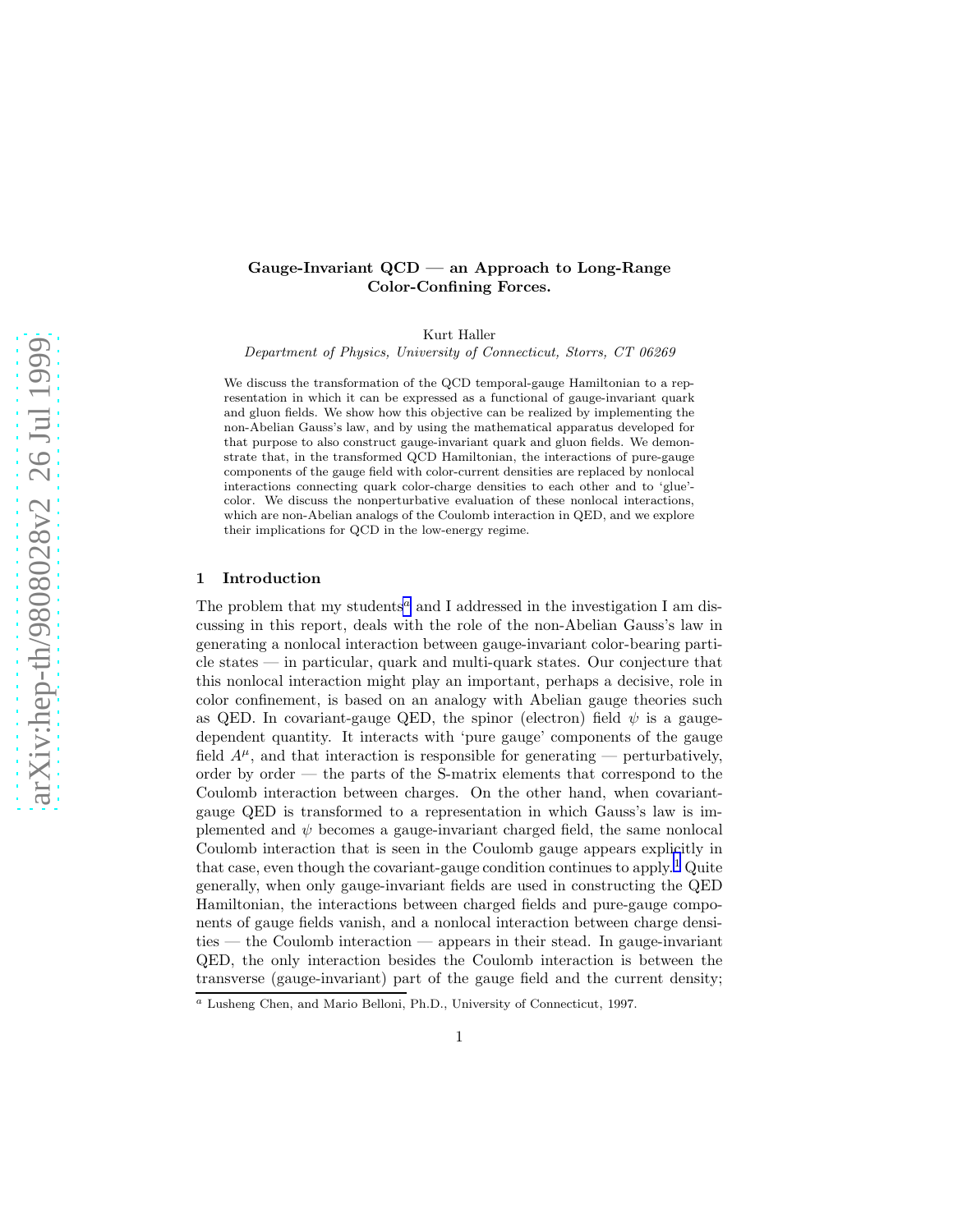<span id="page-1-0"></span>this interaction takes the form  $-\int j_i(\mathbf{r})A_{Ti}(\mathbf{r})d\mathbf{r}$ , where  $A_{Ti}$  is the transverse (gauge-invariant) part of the gauge field, and  $\vec{j}(\mathbf{r}) = e\psi^{\dagger}(\mathbf{r})\vec{\alpha}\psi(\mathbf{r})$ . Since the current density has a  $v/c$  dependence in the nonrelativistic limit, the Coulomb interaction is, by far, the most important electrodynamic force in the lowenergy regime. That fact provides a strong incentive for formulating QCD in terms of gauge-invariant fields, since then, in QCD too, the interactions between the 'pure gauge' components of the gauge field and the color-current density must necessarily be eliminated and replaced by a nonlocal interaction between color-charge densities. We have obtained such a nonlocal interaction and, in the remainder of this paper, will discuss how it comes about and how it can facilitate our study of the low-energy regime of QCD.

### 2 Implementing the Non-Abelian Gauss's Law

The strategy of using only gauge-invariant fields in formulating gauge theories, in QCD as well as in QED, faces major technical hurdles. The most daunting is the implementation of the non-Abelian Gauss's law. The Gauss's law operator for QCD is

$$
\hat{\mathcal{G}}^{a}(\mathbf{r}) = \partial_{i} \Pi_{i}^{a}(\mathbf{r}) + gf^{abc} A_{i}^{b}(\mathbf{r}), \Pi_{i}^{c}(\mathbf{r}) + j_{0}^{a}(\mathbf{r}), \qquad (1)
$$

where  $\Pi_i^a$  is the negative chromoelectric field and, also, the momentum conjugate to  $A_i^a(\mathbf{r}); j_0^a$  is the color-charge density  $j_0^a(\mathbf{r}) = g \psi^{\dagger}(\mathbf{r}) \frac{\lambda^a}{2}$  $\frac{\Lambda^a}{2} \psi(\mathbf{r})$ , and  $f^{abc}$ represents the SU(3) structure constants. The Abelian Gauss's law operator for QED is

$$
\hat{\mathsf{G}}(\mathbf{r}) = \partial_i \Pi_i(\mathbf{r}) + j_0(\mathbf{r}), \qquad (2)
$$

where  $j_0$  is the electric charge density  $j_0(\mathbf{r}) = g \psi^{\dagger}(\mathbf{r}) \psi(\mathbf{r})$ . In QED,  $\hat{\mathsf{G}}(\mathbf{r})$ and  $\partial_i \Pi_i(\mathbf{r})$  are unitarily equivalent, which makes it far easier to implement Gauss's law in QED than in QCD. We note, for example, that  $\partial_i \Pi_i(\mathbf{r})|\xi\rangle = 0$ , or an equivalent equation, is easy to solve. Moreover, it is relatively straightforward to explicitly construct a unitary transformation that relates G and  $\partial_i\Pi_i(\mathbf{r})$ . <sup>[2](#page-7-0)</sup> That unitary transformation enables us to transform solutions of  $\partial_i \Pi_i(\mathbf{r}) |\xi\rangle = 0$  into solutions of  $\hat{\mathsf{G}}(\mathbf{r}) |\hat{\xi}\rangle = 0$ , thereby implementing Gauss's law. In QCD, however,  $\hat{\mathcal{G}}^a$  and  $\partial_i \Pi_i^a$  cannot be unitarily equivalent, because their commutator algebras differ. Whereas  $\left[\partial_i \Pi_i^a(\mathbf{r}), \partial_i \Pi_i^b(\mathbf{r}^\prime)\right] = 0$ ,  $\left[\hat{\mathcal{G}}^{a}(\mathbf{r}),\hat{\mathcal{G}}^{b}(\mathbf{r}')\right] = igf^{abc}\hat{\mathcal{G}}^{c}(\mathbf{r})\delta(\mathbf{r}-\mathbf{r}')$ .<sup>[3](#page-7-0)</sup> Although  $\partial_{i}\Pi_{i}^{a}(\mathbf{r})|\xi\rangle = 0$  is just as easy to solve as its Abelian counterpart, we cannot make use of that solution to implement the non-Abelian Gauss's law

$$
\hat{\mathcal{G}}^a(\mathbf{r}) \left| \hat{\Psi} \right\rangle = 0. \tag{3}
$$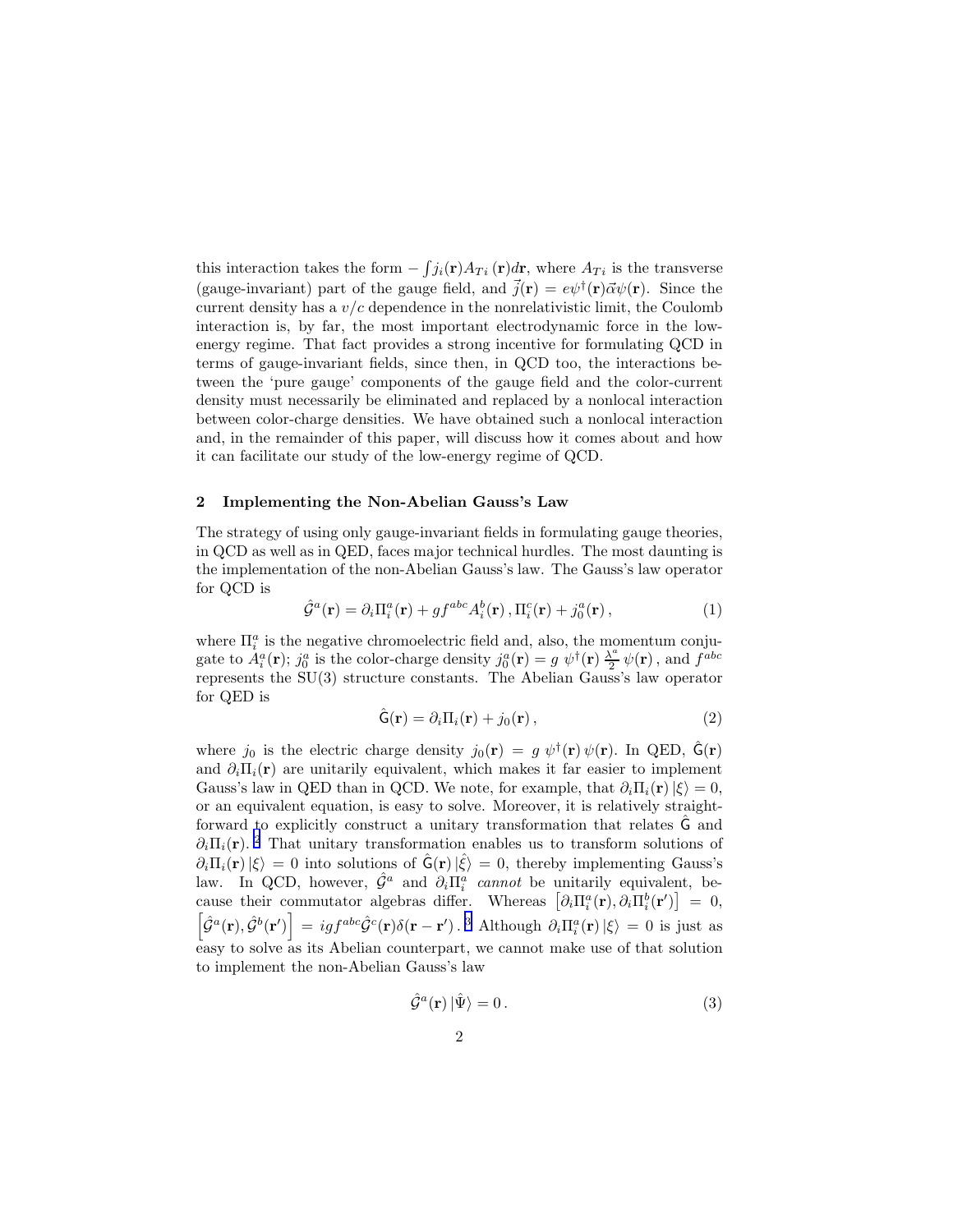That fact requires us to use a fundamentally different strategy for implementing Gauss's law in QCD.

We have constructed states that satisfy Gauss's law in QCD and Yang-Mills theory, by solving an operator-valued differential equation.  $4.5$  $4.5$  $4.5$  In that work, we defined an operator-valued quantity  $\overline{\mathcal{A}_i^{\gamma}}(\mathbf{r})$ , which we will call the resolvent gauge field, and which obeys the operator differential equation

$$
i\int d\mathbf{r}' \left[ \partial_i \Pi_i^a(\mathbf{r}), \overline{\mathcal{A}_j^{\gamma}}(\mathbf{r}') \right] V_j^{\gamma}(\mathbf{r}') + ig f^{a\beta d} A_i^{\beta}(\mathbf{r}) \int d\mathbf{r}' \left[ \Pi_i^d(\mathbf{r}), \overline{\mathcal{A}_j^{\gamma}}(\mathbf{r}') \right] V_j^{\gamma}(\mathbf{r}')
$$
  
\n
$$
= -gf^{a\mu d} A_i^{\mu}(\mathbf{r}) V_i^d(\mathbf{r})
$$
  
\n
$$
+ \sum_{\eta=1} \frac{g^{\eta+1} B(\eta)}{\eta!} f^{a\beta c} f^{\vec{\alpha} c\gamma}_{(\eta)} A_i^{\beta}(\mathbf{r}) \frac{\partial_i}{\partial^2} \left( \mathcal{M}_{(\eta)}^{\vec{\alpha}}(\mathbf{r}) \partial_j V_j^{\gamma}(\mathbf{r}) \right)
$$
  
\n
$$
- \sum_{\eta=0} \sum_{t=1} (-1)^{t-1} g^{t+\eta} \frac{B(\eta)}{\eta! (t-1)! (t+1)} f^{\vec{\mu} a\lambda}_{(t)} f^{\vec{\alpha}\lambda\gamma}_{(\eta)} \mathcal{R}_{(t)}^{\vec{\mu}}(\mathbf{r}) \mathcal{M}_{(\eta)}^{\vec{\alpha}}(\mathbf{r}) \partial_i V_i^{\gamma}(\mathbf{r})
$$
  
\n
$$
-gf^{a\beta d} A_i^{\beta}(\mathbf{r}) \sum_{\eta=0} \sum_{t=1} (-1)^t g^{t+\eta} \frac{B(\eta)}{\eta! (t+1)!} f^{\vec{\mu} d\lambda}_{(t)} f^{\vec{\alpha}\lambda\gamma}_{(\eta)} \frac{\partial_i}{\partial^2} \left( \mathcal{R}_{(t)}^{\vec{\mu}}(\mathbf{r}) \mathcal{M}_{(\eta)}^{\vec{\alpha}}(\mathbf{r}) \partial_j V_j^{\gamma}(\mathbf{r}) \right) (4)
$$

where  $\mathcal{R}^{\vec{\alpha}}_{(\eta)}(\mathbf{r})$  is the product of functions of the longitudinal gauge field

$$
\mathcal{R}_{(\eta)}^{\vec{\alpha}}(\mathbf{r}) = \prod_{m=1}^{\eta} \mathcal{X}^{\alpha[m]}(\mathbf{r}) \quad \text{with} \quad \mathcal{X}^{\alpha}(\mathbf{r}) = \left[\frac{\partial_i}{\partial^2} A_i^{\alpha}(\mathbf{r})\right]. \tag{5}
$$

Similarly,  $\mathcal{M}^{\vec{\alpha}}_{(\eta)}(\mathbf{r})$  is a functional of the resolvent gauge field

$$
\mathcal{M}_{(\eta)}^{\vec{\alpha}}(\mathbf{r}) = \prod_{m=1}^{\eta} \overline{\mathcal{Y}^{\alpha[m]}}(\mathbf{r}) \quad \text{with} \quad \overline{\mathcal{Y}^{\alpha}}(\mathbf{r}) = \frac{\partial_j}{\partial^2} \overline{\mathcal{A}_j^{\alpha}}(\mathbf{r}). \tag{6}
$$

Eq.(4) also contains the chain of  $SU(3)$  structure constants

$$
f_{(\eta)}^{\vec{\alpha}\beta\gamma} = f^{\alpha[1]\beta b[1]} f^{b[1]\alpha[2]b[2]} f^{b[2]\alpha[3]b[3]} \cdots f^{b[\eta-2]\alpha[\eta-1]b[\eta-1]} f^{b[\eta-1]\alpha[\eta]\gamma}, (7)
$$

the Bernoulli numbers  $B(\eta)$ , and  $V_j^{\gamma}(\mathbf{r})$ , which represents an arbitrary vector field in the adjoint representation of SU(3). As shown in our earlier work,  $5$  $Eq.(4)$  is a reformulation of the non-Abelian Gauss's law as a requirement on the resolvent gauge field  $\overline{\mathcal{A}_i^{\gamma}}(\mathbf{r})$ . In order to implement Gauss's law, it is also necessary to find an explicit solution of Eq.(4). We provided such a solution in our work, [5](#page-7-0) but, for lack of space, cannot repeat it here.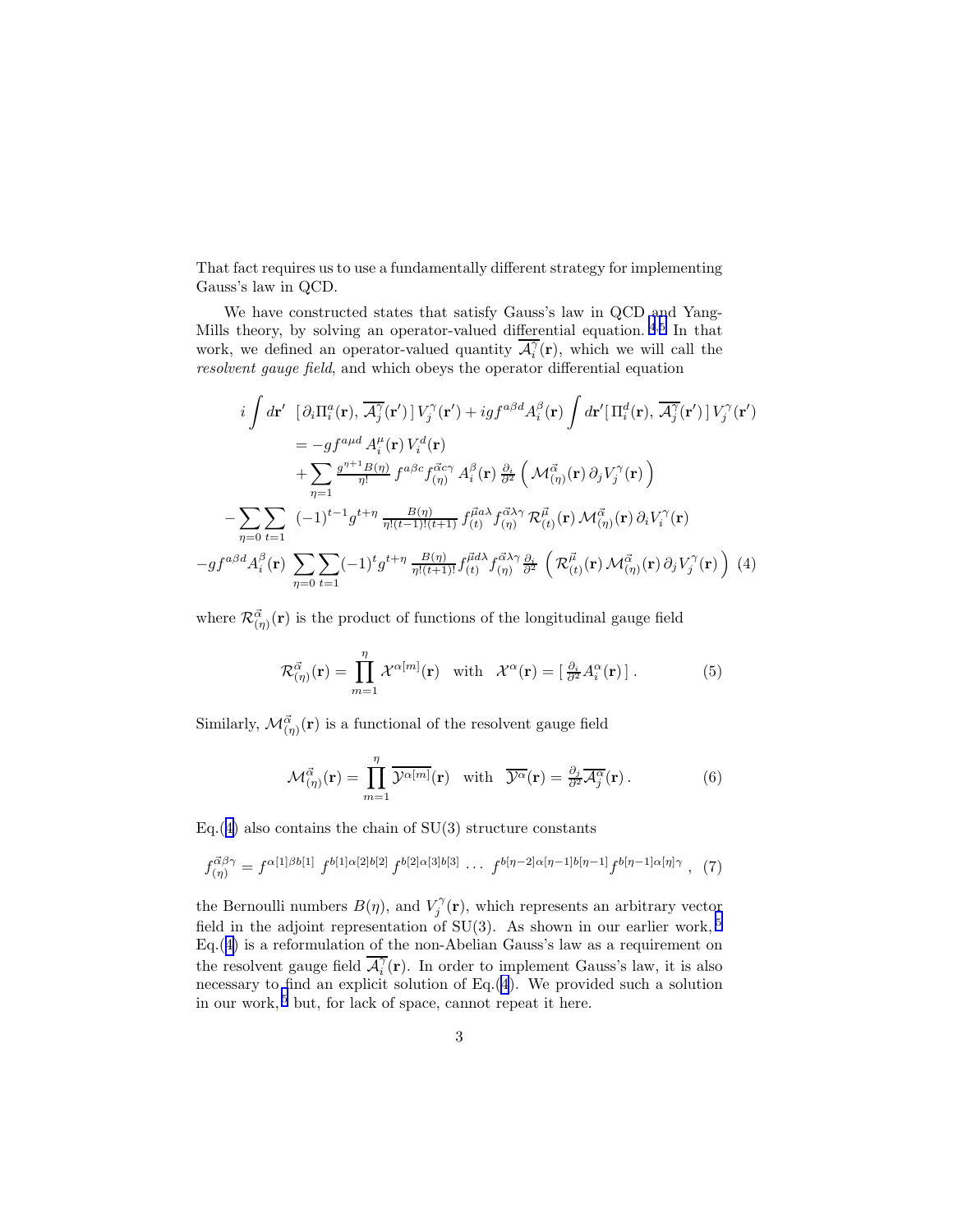#### 3 Construction of the Gauge-Invariant Fields

The gauge field, and the resolvent gauge field, play a crucial role in determining the gauge-invariant spinor (quark) and gauge (gluon) fields. As we pointed out in earlier work,<sup>[5](#page-7-0)</sup> the Gauss's law operator  $\hat{G}^a(\mathbf{r})$ , given in Eq.([1\)](#page-1-0), and the 'pure glue' Gauss's law operator  $\mathcal{G}^a(\mathbf{r}) = \partial_i \Pi_i^a(\mathbf{r}) + gf^{abc} A_i^b(\mathbf{r}) \Pi_i^c(\mathbf{r})$ , are unitarily equivalent, so that  $\mathcal{G}^a$  may be taken to represent  $\hat{\mathcal{G}}^a(\mathbf{r})$  in a different, unitarily equivalent representation. We refer to the representation in which  $\hat{\mathcal{G}}^{\hat{a}}(\mathbf{r})$  is the Gauss's law operator, the  $\mathcal C$  representation; and the representation in which  $G$  represents the *entire* Gauss's law operator, with the color-charge density  $j_0^a(\mathbf{r})$  included (though implicitly only), the  $\mathcal N$  representation. The unitary equivalence is expressed as [5](#page-7-0)

$$
\hat{\mathcal{G}}^a(\mathbf{r}) = \mathcal{U}_{\mathcal{C}} \mathcal{G}^a(\mathbf{r}) \mathcal{U}_{\mathcal{C}}^{-1},\tag{8}
$$

where  $U_{\mathcal{C}}$  is a functional of the gauge field and the resolvent gauge field, as well as the color-charge density:  $\mathcal{U}_{\mathcal{C}} = e^{\mathcal{C}_0} e^{\bar{\mathcal{C}}}$  with  $\mathcal{C}_0$  and  $\bar{\mathcal{C}}$  given by

$$
\mathcal{C}_0 = i \int d\mathbf{r} \, \mathcal{X}^\alpha(\mathbf{r}) \, j_0^\alpha(\mathbf{r}) \;, \quad \text{and} \quad \bar{\mathcal{C}} = i \int d\mathbf{r} \, \overline{\mathcal{Y}^\alpha}(\mathbf{r}) \, j_0^\alpha(\mathbf{r}) \;.
$$
 (9)

Since the quark field  $\psi$  trivially commutes with  $\mathcal{G}^a(\mathbf{r}), \psi$  is manifestly gaugeinvariant in the  $N$  representation. The unitary operator  $\mathcal{U}_{\mathcal{C}}$  transforms the quark field  $\psi$  so that the gauge-invariant spinor field in the C representation is

$$
\psi_{\mathsf{GI}}(\mathbf{r}) = \mathcal{U}_{\mathcal{C}} \psi(\mathbf{r}) \mathcal{U}_{\mathcal{C}}^{-1} = V_{\mathcal{C}}(\mathbf{r}) \psi(\mathbf{r}) \tag{10}
$$

where

$$
V_{\mathcal{C}}(\mathbf{r}) = \exp\left(-ig\overline{\mathcal{Y}^{\alpha}}(\mathbf{r})\frac{\lambda^{\alpha}}{2}\right) \exp\left(-ig\mathcal{X}^{\alpha}(\mathbf{r})\frac{\lambda^{\alpha}}{2}\right) . \tag{11}
$$

and  $\lambda^h$  represents the Gell-Mann SU(3) matrices. And, since  $V_{\mathcal{C}}(\mathbf{r})$  is a unitary operator, we can also readily see that the corresponding gauge-invariant gauge (gluon) field  $A_{\mathsf{GI}i}^b(\mathbf{r})$  is given by

$$
[A_{\mathsf{GI}i}^{b}(\mathbf{r})\frac{\lambda^{b}}{2}] = V_{\mathcal{C}}(\mathbf{r})[A_{i}^{b}(\mathbf{r})\frac{\lambda^{b}}{2}]V_{\mathcal{C}}^{-1}(\mathbf{r}) + \frac{i}{g}V_{\mathcal{C}}(\mathbf{r})\partial_{i}V_{\mathcal{C}}^{-1}(\mathbf{r}), \qquad (12)
$$

or, equivalently,

$$
A_{\mathbf{G}i\ i}^{b}(\mathbf{r}) = A_{T\ i}^{b}(\mathbf{r}) + [\delta_{ij} - \frac{\partial_{i}\partial_{j}}{\partial^{2}}] \overline{\mathcal{A}_{j}^{b}}(\mathbf{r}). \tag{13}
$$

We can expand  $\psi_{\mathsf{GI}}(\mathbf{r})$  and  $A_{\mathsf{GI}_i}^b(\mathbf{r})$  to arbitrary order in g, and, in that way, we have verified that our gauge-invariant quark and gluon fields agree with the perturbative calculations of Lavelle, McMullan, et. al. to the highest order to which their perturbative calculations were available.  $6,7$  $6,7$  $6,7$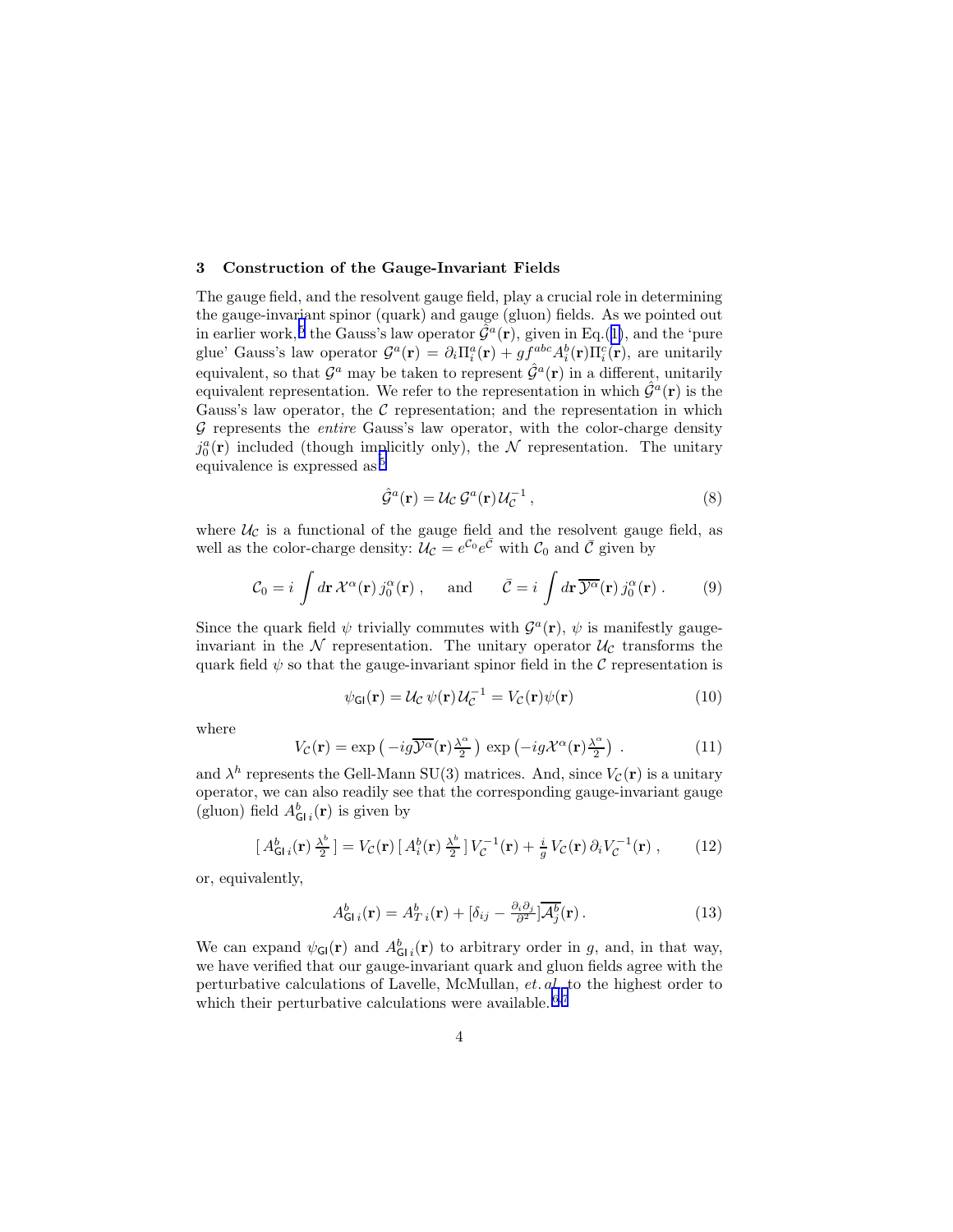## <span id="page-4-0"></span>4 The Gauge-Invariant QCD Hamiltonian

We can construct the gauge-invariant QCD Hamiltonian by systematically transforming the temporal-gauge QCD Hamiltonian from the conventional  $\mathcal C$ representation to the N representation.<sup>[8](#page-7-0)</sup> In that representation,  $\psi(\mathbf{r})$  represents the *gauge-invariant* quark field, and  $j_0^a(\mathbf{r})$  the *gauge-invariant* colorcharge density. In the  $\mathcal N$  representation,  $j_0^a(\mathbf r)$  therefore implicitly includes 'glue-color' as well as the color of the bare quarks.

The QCD Hamiltonian that results from the transformation to the  $\mathcal N$ representation is

$$
\tilde{H} = \int d\mathbf{r} \left[ \frac{1}{2} \Pi_i^a(\mathbf{r}) \Pi_i^a(\mathbf{r}) + \frac{1}{4} F_{ij}^a(\mathbf{r}) F_{ij}^a(\mathbf{r}) + \psi^\dagger(\mathbf{r}) \left( \beta m - i \alpha_i \partial_i \right) \psi(\mathbf{r}) \right] + \tilde{H}'.
$$
\n(14)

 $\tilde{H}'$  describes interactions involving the gauge-invariant quark field. The parts of  $\tilde{H}'$  relevant to the dynamics of quarks and gluons can be expressed as

$$
\tilde{H}' = \tilde{H}_{j-A} + \tilde{H}_{LR}.
$$
\n(15)

 $\tilde{H}_{j-A}$  describes the interaction of the gauge-invariant gauge field with the gauge-invariant quark color-current density, and is given by

$$
\tilde{H}_{j-A} = -g \int d\mathbf{r} \,\psi^{\dagger}(\mathbf{r}) \alpha_i \frac{\lambda^h}{2} \psi(\mathbf{r}) A^h_{\mathsf{GI}i}(\mathbf{r}) ; \tag{16}
$$

As in the case of QED,  $\tilde{H}_{j-A}$  couples the gauge-invariant gauge field to the current density  $j_i^h(\mathbf{r}) = g\psi^{\dagger}(\mathbf{r})\alpha_i \frac{\lambda^h}{2}$  $\frac{\partial u}{\partial x} \psi(\mathbf{r})$ , and can be expected to have a  $v/c$ dependence for non-relativistic quarks, leaving the nonlocal  $H_{LR}$  as the dominant term in the low-energy regime.  $H_{LR}$  is the nonlocal interaction

$$
\tilde{H}_{LR} = H_{g-Q} + H_{Q-Q} \,. \tag{17}
$$

A useful formulation of  $H_{Q-Q}$  can be given as <sup>[9](#page-7-0)</sup>

$$
H_{Q-Q} = \frac{1}{2} \int d\mathbf{r} d\mathbf{x} \, j_0^b(\mathbf{r}) \mathcal{F}^{ba}(\mathbf{r}, \mathbf{x}) j_0^a(\mathbf{x}). \tag{18}
$$

where the Green's function  $\mathcal{F}^{ba}(\mathbf{r}, \mathbf{x})$  is represented as

$$
\mathcal{F}^{ba}(\mathbf{r}, \mathbf{x}) = \frac{\delta_{ab}}{4\pi |\mathbf{r} - \mathbf{x}|} + 2g f^{\delta_{(1)}ba} \int \frac{d\mathbf{y}}{4\pi |\mathbf{r} - \mathbf{y}|} A^{\delta_{(1)}}_{\mathsf{GI}i}(\mathbf{y}) \partial_i \frac{1}{4\pi |\mathbf{y} - \mathbf{x}|} + \cdots + (-1)^{(n-1)} (n+1) g^n f^{\delta_{(1)}bs_{(1)}} \cdots f^{s_{(n-1)}\delta_{(n)}a} \int \frac{d\mathbf{y}_1}{4\pi |\mathbf{r} - \mathbf{y}_1|} A^{\delta_{(1)}}_{\mathsf{GI}i}(\mathbf{y}_1) + \partial_i \int \frac{d\mathbf{y}_2}{4\pi |\mathbf{y}_1 - \mathbf{y}_2|} \cdots \int \frac{d\mathbf{y}_n}{4\pi |\mathbf{y}_{(n-1)} - \mathbf{y}_n|} A^{\delta_{(n)}}_{\mathsf{GI}i}(\mathbf{y}_n) \partial_i \frac{1}{4\pi |\mathbf{y}_n - \mathbf{x}|} . \tag{19}
$$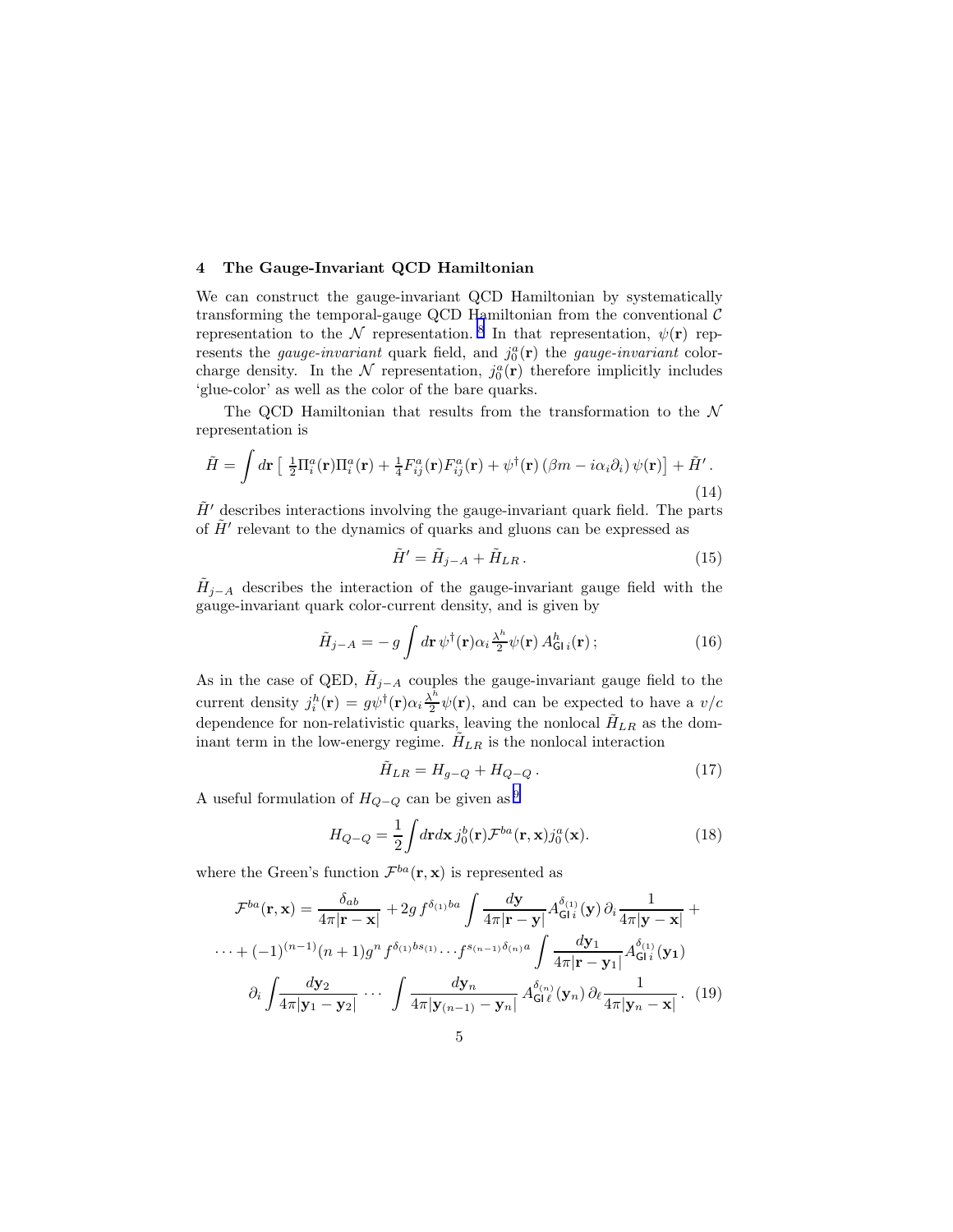<span id="page-5-0"></span>We make the following observations about  $\mathcal{F}^{ba}(\mathbf{r}, \mathbf{x})$ : The initial term resembles the Coulomb interaction. The infinite series of further terms consists of chains through which the interaction is transmitted from one color-charge density to the other. Each chain contains a succession of 'links', which have the characteristic form

link = 
$$
gf^{s_{(1)}\delta s_{(2)}} A^{\delta}_{\mathsf{GI}j}(\mathbf{x}) \partial_j \frac{1}{4\pi |\mathbf{x} - \mathbf{y}|}.
$$
 (20)

The 'links' are coupled through summations over the  $s_{(n)}$  indices and integrations over the spatial variables. All the quantities in  $H_{Q-Q}$  are gauge-invariant — the color-charge density  $j_0^b(\mathbf{r})$  as well as the gauge field  $A_{\mathsf{GI}\,j}^{\delta}(\mathbf{x})$ .  $H_{g-Q}$  the other nonlocal interaction in  $H_{LR}$  — couples quark to gauge-invariant gluon color. In  $H_{g-Q}$  the quark color-charge density is coupled, through the same Green's function  $\mathcal{F}^{ba}(\mathbf{r}, \mathbf{x})$ , to a gauge-invariant expression describing 'glue'-color, given by  $\mathsf{K}_{g}^{d}(\mathbf{r}) = gf^{d\sigma e}$  Tr  $\left[ V_{\mathcal{C}}^{-1}(\mathbf{r}) \frac{\lambda^{e}}{2} \right]$  $\frac{\lambda^e}{2}V_{\mathcal{C}}({\bf r})\frac{\lambda^b}{2}$  $\frac{\lambda^{b}}{2}\left|\,A_{\mathsf{GI}\,i}^{\sigma}(\mathbf{r})\Pi_{i}^{b}(\mathbf{r})\right..$ 

A number of further observations about Eq.([19\)](#page-4-0) have relevance for lowenergy QCD dynamics. The first of these is based on a kind of 'color multipole' expansion of  $\int \mathcal{F}^{ba}(\mathbf{r}, \mathbf{x}) j_0^a(\mathbf{x}) d\mathbf{x}$  — which appears as part of  $H_{Q-Q}$  as well as  $H_{q-Q}$  — about the point  $\mathbf{x} = \mathbf{x}_0$ :

$$
\int d\mathbf{x} \left\{ \mathcal{F}^{ba}(\mathbf{r}, \mathbf{x}_0) + X_i \partial_i \mathcal{F}^{ba}(\mathbf{r}, \mathbf{x}_0) + \frac{1}{2} X_i X_j \partial_i \partial_j \mathcal{F}^{ba}(\mathbf{r}, \mathbf{x}_0) + \cdots \right\} j_0^a(\mathbf{x})
$$
\n(21)

where  $X_i = (x - x_0)_i$  and  $\partial_i = \partial/\partial x_i$ . When we perform the integration in Eq. (21), the first term contributes  $\mathcal{F}^{ba}(\mathbf{r}, \mathbf{x}_0) \mathcal{Q}^a$ , where  $\mathcal{Q}^a = \int d\mathbf{x} j_0^a(\mathbf{x})$  (the integrated 'color charge'). Since the color charge is the generator of infinitesimal rotations in SU(3) space, it will annihilate any multiquark state vector in a singlet color configuration. Multiquark packets in a singlet color configuration therefore are immune to the initial term of the nonlocal  $H_{Q-Q}$ . Color-singlet configurations of quarks are only subject to the color multipole terms, which act as color analogs to the Van der Waals interaction. The scenario that this model suggests is that the leading term in  $H_{Q-Q}$ , namely  $\mathcal{Q}^b \mathcal{F}^{ba}(\mathbf{r}_0, \mathbf{x}_0) \mathcal{Q}^a$ for a quark color charge  $\mathcal{Q}^a$  at  $\mathbf{r}_0$  and another quark color charge  $\mathcal{Q}^b$  at  $\mathbf{x}_0$ , contributes to the confinement of quarks and packets of quarks that are not in color-singlet configurations. Moreover, assuming that  $\mathcal{F}^{ba}(\mathbf{r}, \mathbf{x}_0)$  varies only gradually within a volume occupied by quark packets, the effect of the higher order color multipole forces on a packet of quarks in a color-singlet configuration becomes more significant as the packet increases in size. As small quark packets move through gluonic matter, they will experience only insignificant effects from the multipole contributions to  $H_{Q-Q}$ , since, as can be seen from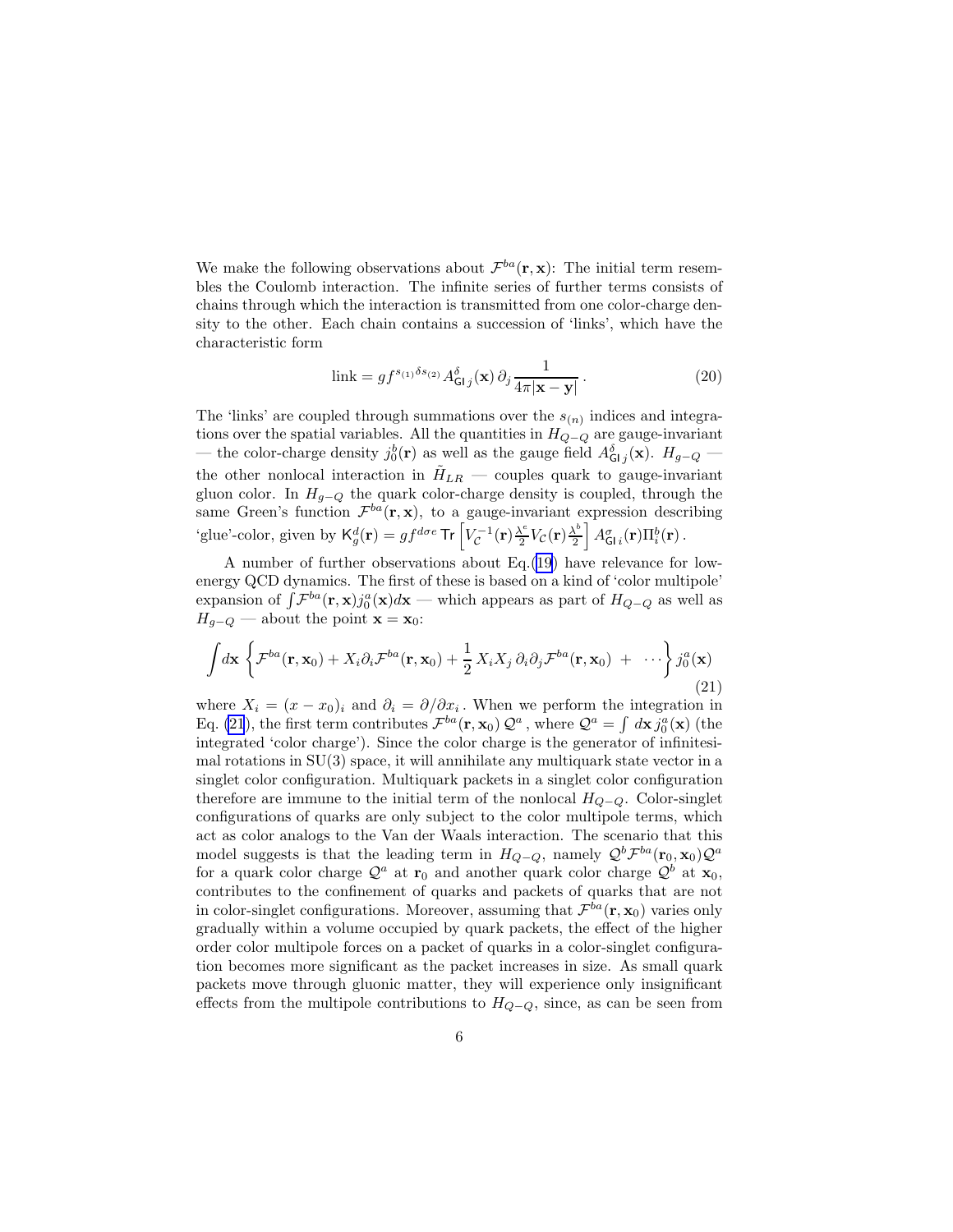Eq. [\(21\)](#page-5-0), the factors  $X_i$ ,  $X_iX_j$ ,  $\cdots$ ,  $X_{i(1)}\cdots X_{i(n)}$ , keep the higher order multipole terms from making significant contributions to  $\int d\mathbf{x} \mathcal{F}^{ba}(\mathbf{r}, \mathbf{x}) j_0^a(\mathbf{x})$  when they are integrated over small packets of quarks. As the size of the quark packets increases, the regions over which the multipoles are integrated also increases, and the effect of the multipole interactions on the color-singlet packets can become larger. This dependence on packet size of the final-state interactions experienced by color-singlet states  $-i.e.$  the increasing importance of final-state interactions as color-singlet packets grow in size  $-$  is in qualitative agreement with the characterizations of color transparency and color coherence given by Miller and by Jain, Pire and Ralston. [10](#page-7-0),[11](#page-7-0)

Another observation pertains to the series given in Eq.([19\)](#page-4-0). To fully achieve the purpose of this investigation, it is necessary to evaluate  $\mathcal{F}^{ba}(\mathbf{r}, \mathbf{x})$ nonperturbatively. The  $n^{th}$  order term of  $\mathcal{F}^{ba}(\mathbf{r}, \mathbf{x}) - i.e.$  the chain with n links — has such a regular structure, that an explicit form can easily be written, without requiring knowledge of the lower order terms in the series. A nonperturbative evaluation of  $\mathcal{F}^{ba}(\mathbf{r}, \mathbf{x})$  is therefore far more accessible here than in the 'standard' gauge-dependent formulation in the  $C$  representation, in which it is much more difficult to identify and isolate the interactions that make the dominant contributions in the low-energy regime.

In order to carry out a nonperturbative evaluation of  $H_{Q-Q}$ , either the  $\mathcal{F}^{ba}(\mathbf{r}, \mathbf{x})$  series has to be formally summed, or a more indirect method has to be found to achieve that objective. As of now, we have not yet addressed the evaluation of the gauge-invariant gauge field, which is an important component of  $\mathcal{F}^{ba}(\mathbf{r}, \mathbf{x})$ . We have investigated an SU(2) model of QCD under the assumption that gluon correlations can be neglected, so that the expectation value  $\langle 0|A_{GI}^a(\mathbf{r})|0\rangle$ , in a state that implements the Gauss's law  $\mathcal{G}^a(\mathbf{r})|0\rangle = 0$ , can be substituted for the operator-valued  $A_{GI}^a(\mathbf{r})$  in Eq.([19\)](#page-4-0). Furthermore, we made the *ansatz* that the transverse  $\langle 0|A_{GI}^a(\mathbf{r})|0\rangle$  can be modeled by the manifestly transverse SU(2) 'hedgehog' function  $\langle A_{GI}^{\delta}(\mathbf{r})\rangle = \epsilon^{ij\delta}r_j\phi(r)$ . In this work, we showed how the SU(2) algebra enabled us to reduce the evaluation of  $\mathcal{F}^{ba}(\mathbf{r}, \mathbf{x})$ to the solution of a sixth-order differential equation,  $9$  which circumvented the need for a perturbative evaluation of  $\mathcal{F}^{ba}(\mathbf{r}, \mathbf{x})$ .

## 5 Discussion

Abelian and non-Abelian gauge theories resemble each other in an important respect: The common thread that connects them is that the use of gaugeinvariant fields eliminates interactions of pure-gauge components of gauge fields with charge and current densities, and replaces those interactions with nonlocal interactions among charge densities — the Coulomb interaction in QED, and